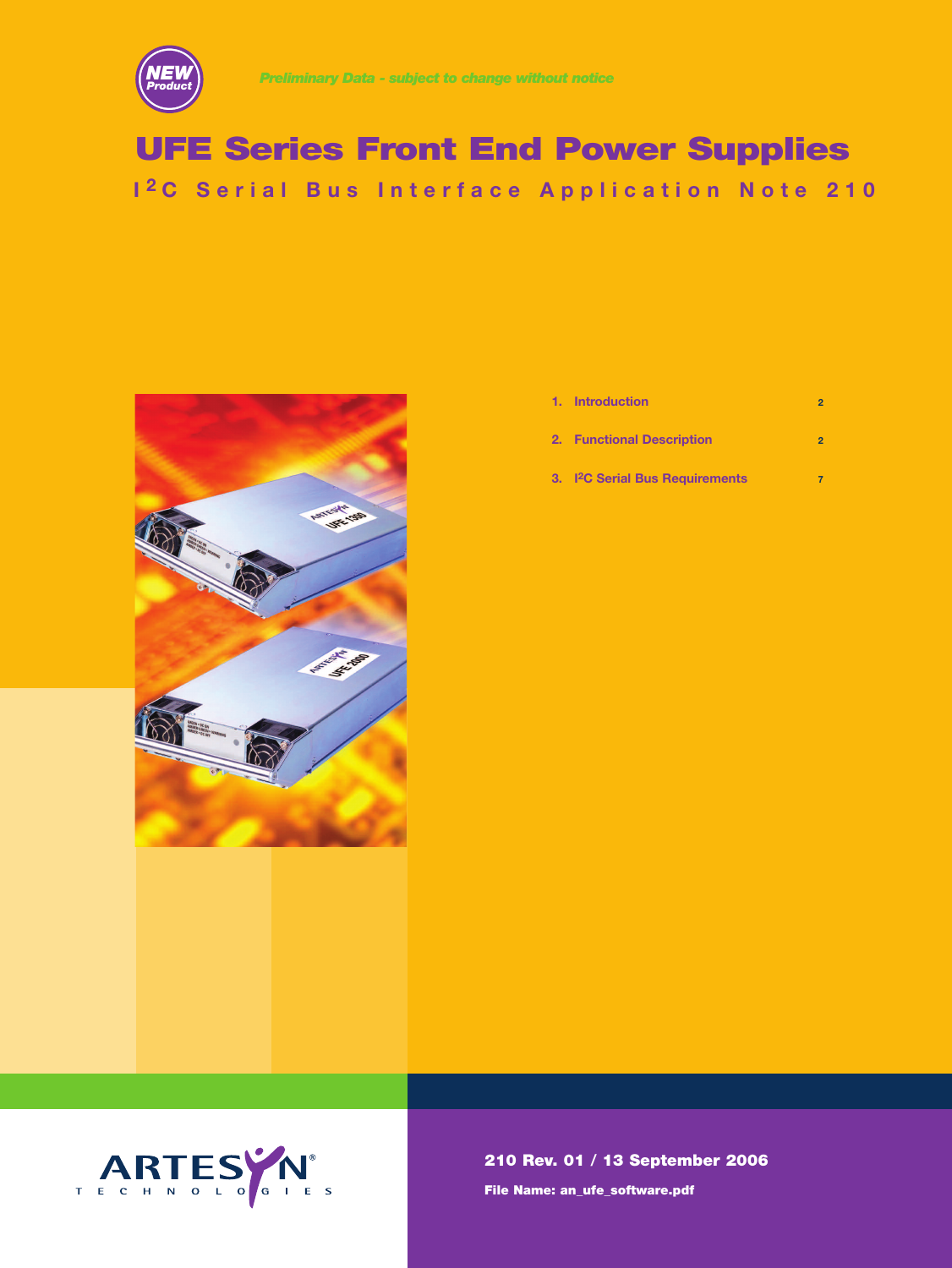#### **1. Introduction**

This application note describes the I2C serial bus interface of the Artesyn Technologies' UFE series of Front End power supplies. The UFE series is designed to draw wide range input power and provide flexible (variable), isolated, floating, power-limited output in two configurations, 24 V and 48 V. Each configuration also provides an auxiliary output of 11 V at 250 mA. The UFE series also includes automatic-regulating fans for self-cooling. Automatic regulation of the cooling fans means getting the quietest possible operation while at the same time maximizing fan life. In addition to power conversion, the UFE series provides an enhanced set of features via I2C serial communication.

While the use of <sup>[2</sup>C serial communication is not required for operation, I2C serial communication is a very powerful tool that can greatly enhance and completes the feature set of the UFE series. Via I2C serial communication it is possible to adjust the output voltage (while power conversion is active), monitor a number of key input, output, and internal parameters, store and retrieve up to 175 bytes of EEPROM data, and enable/disable the power conversion process.

## **2. Functional Description**

Within 2-seconds of initial power up the I2C interface can be used to monitor 4 analog parameters, 15 possible fault conditions, output power capability, general power conversion parameters, hours of operation, 64 bytes of ASCII encoded general manufacturing information, and 175 bytes of user selected information. The I2C interface can also be used at this time to change the output voltage of the converter, change the general power conversion parameters, and store up to 175 bytes of information in non-volatile memory. It is also possible to enable or disable the I2C interface by use of a discrete signal pin by the name of "I2C-En".

By default, this discrete signal pin is pulled high internally, which automatically enables the I2C interface. However, for troubleshooting purposes, when the "I2C-En" signal pin is pulled low, the I2C interface is physically isolated from the rest of the I2C bus. Pulling this discrete signal pin low will also reset the I<sup>2</sup>C hardware internally in the power supply, which can be quite valuable in resolving frozen I2C interface issues. A fully functional I2C interface consists of two basic types of commands, writes and reads.

Certain I2C write commands can be used with the general call address, 00h, or device specific commands. There are four basic write command types that can be used. The first write command is the All V-adjust command.

The All V-adjust command uses the general call address of 00h to change the output voltage of all UFE products connected to the I2C bus at the same time. This can be required if multiple UFE products are sharing the burden of sourcing power to a load. The voltage adjustment is determined by a 10-bit control code that is determined with the following equation:

48 V unit: Vout =  $41.55 + (V_{\text{adic}}/1023) * 15.9$ 

24 V unit: Vout = 
$$
20.78 + (V_{\text{adicc}}/1023) * 7.95
$$

Where Vadjcc is a decimal representation of the 10-bit output voltage adjustment control code, from 28 to 995. Vout represents the desired output voltage. This allows for voltage adjustments from 42 to 57 volts (+/- 1%), in approximately 15.5mV steps for the 48V unit, and from 21 to 28.5 volts (+/- 1%), in approximately 7.8mV steps for the 24V unit. Please note that if the output voltage droop function of the UFE is enabled (output voltage droop is default enabled for the 48 V unit and default disabled for the 24 V unit), the result of the voltage adjustment will vary with load. In order to produce a desired output voltage at any load, the output voltage droop function must be disabled and the active current sharing function enabled. It should also be noted that with the output voltage droop function enabled, adjustment limits are imposed to ensure that the output voltage will not be adjustable outside of the 42V to 57V or 21V to 28.5V range under any load conditions.

In order to prevent an accidental output voltage adjustment of the UFE power bus over I2C, an activation key must be used to unlock the All V-adjust feature. In order to adjust the voltage to all units, the correct activation key byte of 0xCD must be sent in the preceding byte. If the key is not correct, the output voltage will not change. The activation key must be sent each time the All V-adjust command is used.

The All V-adjust Command is constructed of three bytes, detailed in Table 1.

| <b>BYTE</b> | (MSB) |   |  |  |  |   |  |   |   |              | <b>B ACTIVATION KEY BYTE !</b> |   |   |   |   |                         |                        |                        |                        |          | (LSB) |  |  |  |                    |      |       |  |  |
|-------------|-------|---|--|--|--|---|--|---|---|--------------|--------------------------------|---|---|---|---|-------------------------|------------------------|------------------------|------------------------|----------|-------|--|--|--|--------------------|------|-------|--|--|
| <b>Bit</b>  |       |   |  |  |  |   |  |   | 6 | <sub>5</sub> | 4                              | ూ | ∸ |   | U | 6                       | <sub>5</sub>           |                        | J                      | <u>_</u> | ັບ    |  |  |  | 4                  | ັ    | -     |  |  |
| Content     | ັ     | ັ |  |  |  | ັ |  | v |   | $\sim$<br>U  | U                              |   |   | ັ |   | $\sqrt{}$<br>$\sqrt{ }$ | $\sqrt{}$<br>$\Lambda$ | $\sqrt{}$<br>$\Lambda$ | $\lambda$<br>$\lambda$ |          |       |  |  |  | <sup>v</sup> adicc | (Q-1 | 1023' |  |  |

X - Denotes Not Used or Don't Caare Bit

#### **Table 1 - All V-Adjust Command Structure**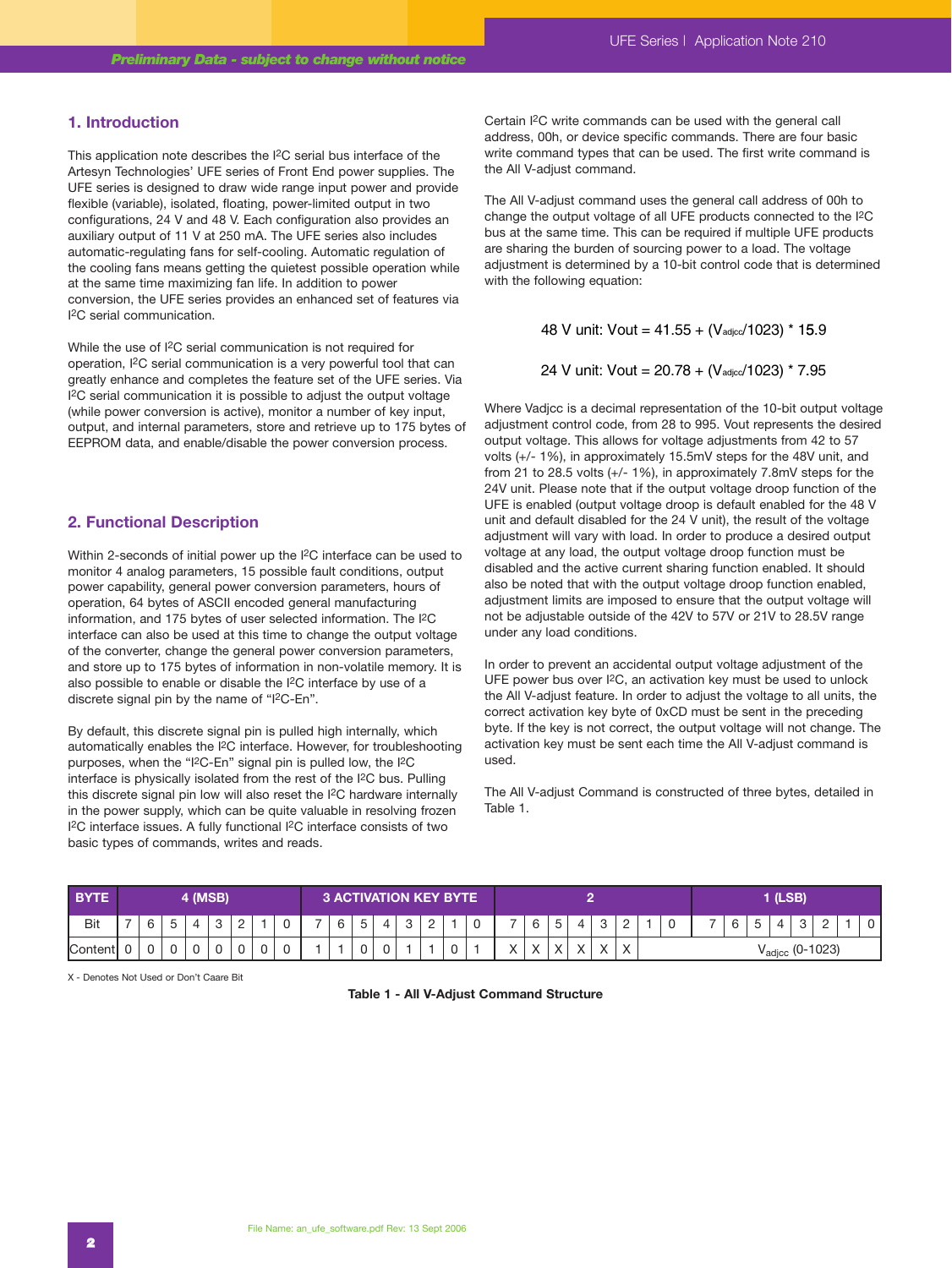The second write command is the Individual V-adjust Command (command #1). As the name implies, this command will result in the output voltage changing on a single UFE output. The same formula as the All V-adjust Command should be used to determine the control code value,  $V_{\text{adic}}$ , required to get the desired output voltage, Vout: 48 V unit: Vout = 20.78 + (Vadjec/1023) \* 7.95<br>
44 V unit: Vout = 20.78 + (Vadjec/1023) \* 7.95<br>
44 V unit: Vout = 20.78 + (Vadjec/1023) \* 7.95<br>
48 V unit: Command should be used to determine the<br>
48 V unit: Vadjec, requir

The Individual V-adjust Command is constructed of four bytes, detailed in Table 2. The use of a command number byte allows shorter messages to be sent from the master to slave most of the time, which in turn helps to free up the I2C bus.

|                | <b>I<sup>2</sup>C ADDRESS BYTE</b> |  |  |  |                    |  |        |  |  |  | <b>COMMAND # BYTE</b> ' |        |        |  |  |   |                                                                |  |   |  |   | 10-BIT $V_{ADJCC}$ |           |  |                                                                             |   |   |   |  |                    |  |  |
|----------------|------------------------------------|--|--|--|--------------------|--|--------|--|--|--|-------------------------|--------|--------|--|--|---|----------------------------------------------------------------|--|---|--|---|--------------------|-----------|--|-----------------------------------------------------------------------------|---|---|---|--|--------------------|--|--|
| <b>BYTE</b>    | 4 (MSB)                            |  |  |  |                    |  |        |  |  |  |                         |        |        |  |  |   |                                                                |  |   |  |   |                    | $1$ (LSB) |  |                                                                             |   |   |   |  |                    |  |  |
| <b>Bit</b>     | 6                                  |  |  |  |                    |  | 5<br>6 |  |  |  |                         |        |        |  |  | U |                                                                |  | 5 |  | C | C                  |           |  |                                                                             | 6 | 5 | 4 |  | $\sim$<br><u>.</u> |  |  |
| <b>Content</b> |                                    |  |  |  | <b>UFE Address</b> |  |        |  |  |  |                         | $\sim$ | $\sim$ |  |  |   | $\sqrt{}$<br>$\sqrt{}$<br>$\sqrt{ }$<br>$\lambda$<br>$\lambda$ |  |   |  |   |                    |           |  | $(0-1023)$<br>$\mathsf{V}_{\mathsf{ad} \mathsf{j} \mathsf{c} \mathsf{c}}$ . |   |   |   |  |                    |  |  |

X - Denotes Not Used or Don't Caare Bit

#### **Table 2 - individual V-Adjust Command Structure**

The third write command is the Individual Offset and Control Command (command #2). Each 48V UFE is calibrated via I2C at the factory to put out a regulated 52V +/- 1% with output voltage droop disabled and active current sharing enabled, measured at the output pins. Each 24V UFE is calibrated via I2C at the factory to put out a regulated 27V +/- 1% with output voltage droop disabled and active current sharing enabled, measured at the output pins. However, due to various factors such as temperature drift and load, this calibration may need additional attention in order for the output voltage to respond as expected to voltage adjustments. This is where the offset command comes in. Voltage offset (positive or negative) can be added to the output voltage set point to help a UFE produce more accurate output voltages. In order to use this command, the signed 7-bit, 2's complement, offset control code, Voffcc, must be calculated by using the following formula: mabled, measured at the output pins.<br>
S such as temperature drift and load,<br>
S such as temperature drift and load,<br>
or the output voltage adjustments. This is v<br>
s in. Voltage offset (positive or negativ<br>
put voltages et

Where Voffset represents the actual voltage adjustment (positive or negative from current output voltage level) that will be implemented when the decimal value control code, Voffcc (-64 to 63), is entered into the command. For the 48 V UFEPS the resolution is still about 15.5 mV per step, with a maximum swing of 0.977V in either the positive or negative direction. For the 24V UFEPS the resolution is still about 7.8 mV per step, with a maximum swing of 0.49V in either the positive or negative direction.

Care should be taken to keep the output voltage plus offset voltage within the specified output range of the UFE of 42 V to 57 V or 21 V to 28.5 V, as adjustment outside of this range is not possible.

Within command #2, there is a Control bit Status Byte (CbSB) containing six control bits. These bits can change the general power conversion parameters as well as run certain functionality tests or change the default power up operation of the UFE. See details in Table 3 ("DF" denotes the default setting for the control bit).

The Inhibit control bit (Inhcb) can enable or disable power conversion in the UFE. It can also be used to reset the UFE after a latching O V condition. This bit does not affect the 11 V auxiliary voltage. The Output Voltage Droop control bit (Vdrpcb) can enable or disable droop on the output voltage. Voltage droop is used to force paralleled UFEs to share current without the use of the discrete "Ishare" pin.

The Output Voltage active current sharing control bit (Ishrcb) can enable or disable active current sharing. Active current sharing can be used in place of output voltage droop. The benefit of using active current sharing is that the output voltage does not change with load and the level will correspond directly and accurately to the three output voltage change commands. The disadvantage of using active current sharing is the requirement of the use of the Ishare pin between separate UFEs. Please note that if both Vdrpcb and Ishrcb are cleared only droop control will be used.

The I2C communications watchdog timer control bit (WDcb) can enable or disable the 45-second I2C communications watchdog timer. If enabled, I<sup>2</sup>C traffic specific to each UFE is expected at least once every 45 seconds. If a UFE does not receive an I2C message in this 45 seconds, it will revert to factory default settings.

The out voltage or-ing FET test control bit (ORtcb) can be used to verify the functionality of the output or-ing FETs. In order to test the or-ing FET's, this bit must be set. Note that this test should only be performed one unit at a time in a redundant system that will not be affected by one unit being removed from the system for 1 second. The results from this test are available in an alarm status byte 1.5 seconds after the test is initiated. This bit will be cleared automatically when the test is complete.

The default Memory control bit (Memcb) can be used to change the default operation of a UFE. When the Memcb is set, a UFE will save the control byte, output voltage setting and output voltage offset in EEPROM. This can be useful to change the default power up state if desired. Please note that as long as this Memcb is set, every time the control byte, output voltage setting or output voltage offset is changed, the value is stored into non-volatile memory. The maximum write capability of this memory is 1,000,000 erase/write cycles. Care should be taken not to exceed this 1,000,000-erase/write-cycle limit. For example, if a lot of changes were going to be made to the output voltage or control byte, rapidly and for a long duration, it would be best not to set this bit. However, if few changes will be made over time, then this bit can be useful to change the default operation of the supply, or force the supply to retain settings for restoration after a power interruption.

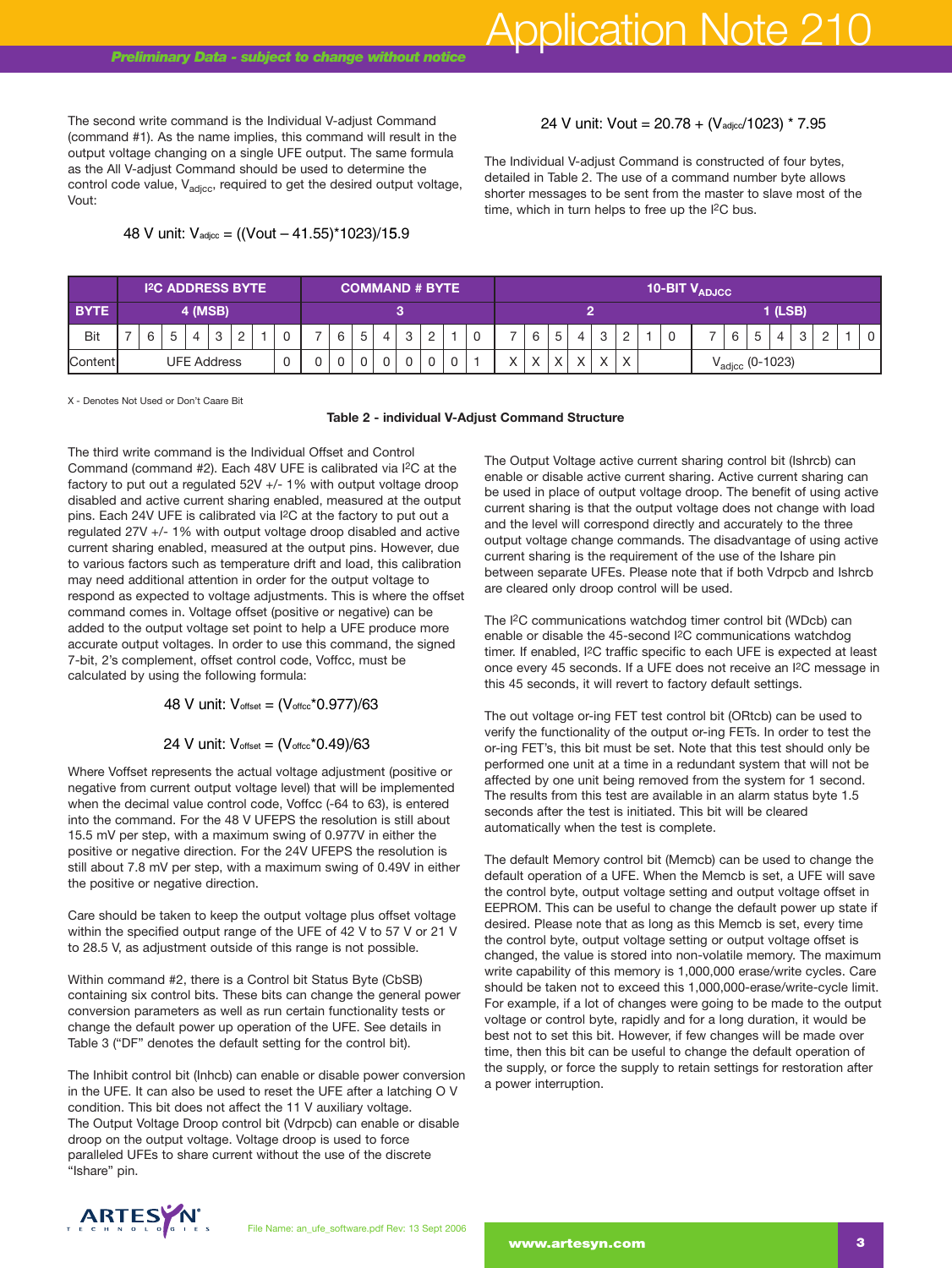| <b>Inhcb</b> | <b>DESCRIPTION</b>                                                         |
|--------------|----------------------------------------------------------------------------|
| 0(DF)        | Inhibit bit is inactive, output power conversion is<br>active and enabled  |
|              | Inhibit bit is active, output power conversion is<br>inactive and disabled |

| <b>Vdrpcb</b> | <b>DESCRIPTION</b>                                                  |
|---------------|---------------------------------------------------------------------|
| $0$ (DF-48 V) | Voltage Droop Inhibit bit is inactive, output voltage<br>has droop  |
| 1 (DF-24 V)   | Voltage Droop Inhibit bit is active, output voltage<br>has no droop |

| <b>Ishrcb</b> | <b>DESCRIPTION</b>                                                                   |
|---------------|--------------------------------------------------------------------------------------|
| 0 (DF-24 V)   | Active Current Sharing Inhibit bit is inactive,<br>Active Current Sharing is enabled |
| 1 (DF-48 V)   | Active Current Sharing Inhibit bit is active,<br>Active Current Sharing is disabled  |

| .     | ессони поли                                                                                  |
|-------|----------------------------------------------------------------------------------------------|
|       | I <sup>2</sup> C Watchdog inhibit is inactive, I <sup>2</sup> C Watchdog timer<br>is enabled |
| 1(DF) | I <sup>2</sup> C Watchdog inhibit is active, I <sup>2</sup> C Watchdog timer<br>is disabled  |
|       |                                                                                              |

| <b>ORtcb</b> | <b>DESCRIPTION</b>                                               |
|--------------|------------------------------------------------------------------|
| 0(DF)        | Or-ing FET test bit is inactive, Or-ing FEET test<br>is active   |
|              | Or-ing FET test bit is inactive, Or-ing FEET test<br>is inactive |

| <b>Memcb</b> | <b>DESCRIPTION</b>                                              |
|--------------|-----------------------------------------------------------------|
| 0(DF)        | Unit will power up with all factory defaults                    |
|              | Unit will power up in the same state as it was at<br>power down |

#### **Table 3 - Control Bit Functionality**

In order to prevent an accidental inhibit of a UFE over I<sup>2</sup>C, an activation key must be used to unlock the control bits feature. In order to toggle any of the control bits, the correct activation key byte of 0xA6 must be sent in the preceding byte. If the key is not correct, none of

the control bits will be able to change states. The activation key must be sent each time any control bit is to be changed. Command #2 is constructed of four bytes, illustrated in Table 4.

|             | <b>I<sup>2</sup>C ADDRESS BYTE</b> |   |                |                |             | <b>COMMAND # BYTE</b> ' |  |   |   |   |  |  |  |  |   | <b>ACTIVATION KEY</b> |   |                |   |                | <b>CONROL BITS</b> |          |    |     |                |                |   |         |              | 7-BIT V <sub>offcc</sub> |          |   |                                        |   |  |  |  |
|-------------|------------------------------------|---|----------------|----------------|-------------|-------------------------|--|---|---|---|--|--|--|--|---|-----------------------|---|----------------|---|----------------|--------------------|----------|----|-----|----------------|----------------|---|---------|--------------|--------------------------|----------|---|----------------------------------------|---|--|--|--|
| <b>BYTE</b> |                                    |   |                |                | 5 (MSB)     |                         |  |   |   |   |  |  |  |  |   |                       |   |                |   |                |                    |          |    |     |                |                |   |         |              |                          |          |   | $1$ (LSB)                              |   |  |  |  |
| Bit         |                                    | 6 | 5 <sup>1</sup> | $\overline{4}$ | 3           |                         |  | 6 | 5 | 4 |  |  |  |  | ⇁ | 6 <sup>1</sup>        | 5 | $\vert$        | 3 | $\overline{2}$ |                    |          |    | 6 5 | $\overline{4}$ | 3 <sup>1</sup> |   |         | 0            | $\overline{7}$           | $6 \mid$ | 5 | $\vert$                                | 3 |  |  |  |
| Content     |                                    |   |                |                | UFE Address |                         |  |   |   |   |  |  |  |  |   |                       |   | $\overline{0}$ |   |                |                    | $\times$ | lΧ | உ   |                |                | ᢦ | ௨<br>ੇਰ | do<br>∸<br>_ | X                        |          |   | Voffcc (-64 to 63) -<br>7-bit 2's comp |   |  |  |  |

X - Denotes Not Used or Don't Caare Bit

## **Table 4 - Individual Offset and Control Command Structure**

Each UFE is capable of storing up to 256 bytes of information in EEPROM, without the additional, optional 256 bytes of external EEP-ROM. This space is shared between user data, Artesyn manufacturing data, and certain microprocessor variables that need to be kept in non-volatile memory for variable restoration at startup. User data will be stored from location 0 to 174 (175 bytes total). To allow small portions of data to be written to and changed at a time, an offset byte is used. Data is written from the offset byte until the MSB of the

data, which is the LSB of the I2C communication, or the master terminates the communication with a stop condition.

The fourth write command is the UFE Information Storage Command (command #4). It is constructed of multiple bytes, determined by the I2C master, illustrated in Table 5.

|             | <b>I<sup>2</sup>C ADDRESS BYTE</b> | <b>COMMAND # BYTE '</b> | <b>DATA OFFSET</b>                      | <b>ISTART OF DATA</b>    | LEND OF DATA !                 |  |  |  |  |  |  |
|-------------|------------------------------------|-------------------------|-----------------------------------------|--------------------------|--------------------------------|--|--|--|--|--|--|
| <b>BYTE</b> | N (MSB)                            | $N - 1$                 | $N - 2$                                 | $N - 3$                  | 1 (LSB)                        |  |  |  |  |  |  |
| Bit         | 3<br>5 <sup>1</sup><br>4           | 4 3 <br>12<br>5<br>6    | 6 5 <br>3 <br>2 <sup>1</sup><br>$\vert$ | $\mathbf{3}$<br>$\Omega$ |                                |  |  |  |  |  |  |
| Content     | <b>UFE Address</b>                 |                         | Data Offset (0-174)                     | Data at Offset           | 174 <sup>th</sup> byte of Data |  |  |  |  |  |  |

**Table 5 - UFE Information Storage Command Structure**

| UFE Series   Application Note 210 |  |  |
|-----------------------------------|--|--|
|-----------------------------------|--|--|

**WDcb DESCRIPTION**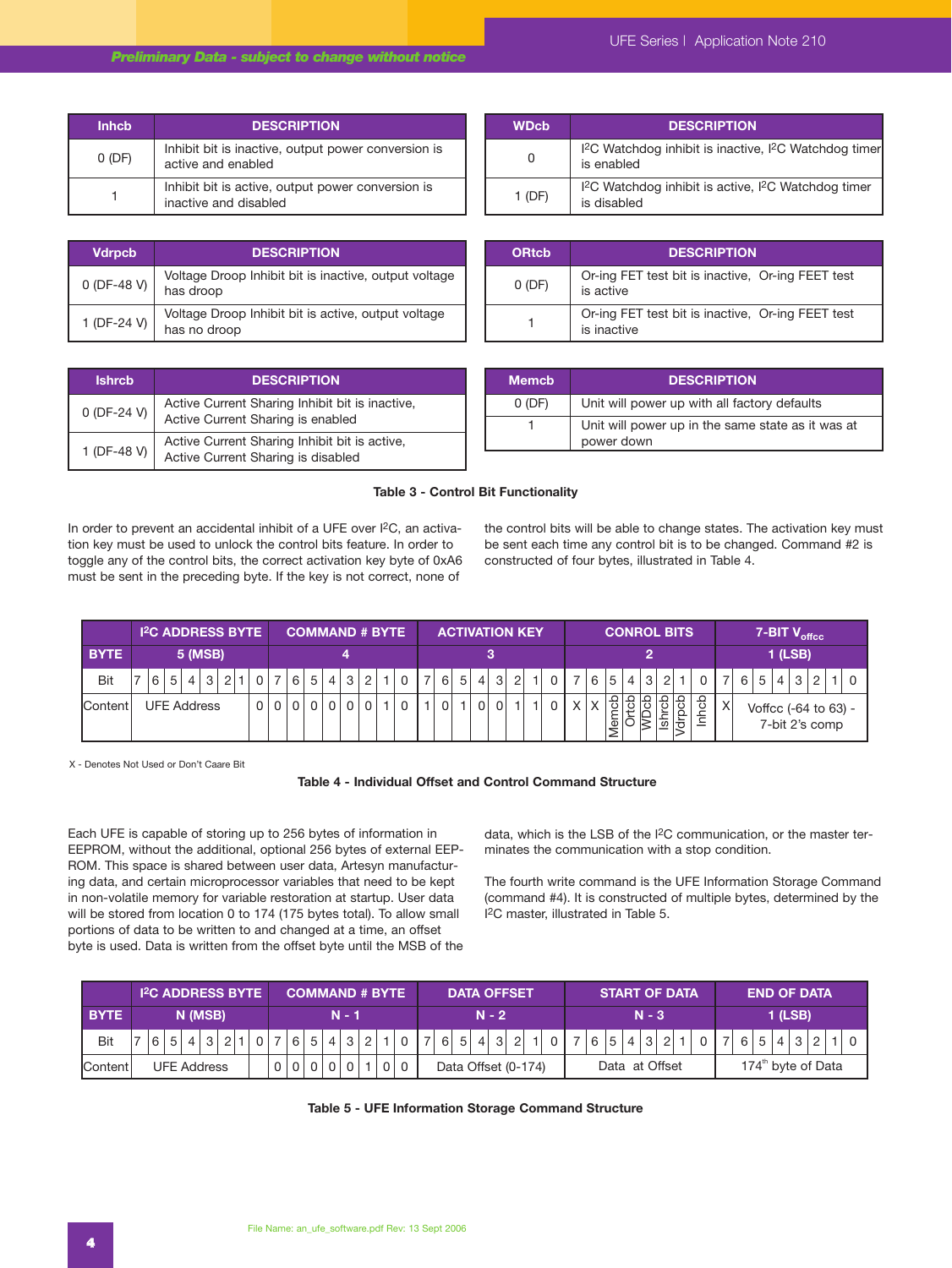# Application Note 210

In order to simplify operation, only one kind of I<sup>2</sup>C read is available. The memory mapping locations are placed specifically to provide the most valuable and urgent information early on in the read and less urgent information later in the message. It is acceptable to read out

anywhere from 1 byte up. The entire read message consists of 247 bytes. After the 247th byte the information simply repeats, starting with byte 1 again. The memory map is illustrated in Table 6.

| <b>BYTE</b> | 248 (MSB) |                    |                                                 |     | 247 through 246 |               | 245 |   |      |             | 244         |  |  |  |   |                                  |   | 243     |               |  |  |                          |         |  |  |  |  |  |
|-------------|-----------|--------------------|-------------------------------------------------|-----|-----------------|---------------|-----|---|------|-------------|-------------|--|--|--|---|----------------------------------|---|---------|---------------|--|--|--------------------------|---------|--|--|--|--|--|
| Bit         |           |                    | 16<br>$\sim$<br>$\sim$<br>C<br>U<br>◡<br>ັ<br>∼ |     | $15$ $C$        | $\rightarrow$ | 6   | 5 | 4    | $\sim$<br>ັ | $\sim$<br>∼ |  |  |  | 6 | $\overline{ }$<br><b>12</b><br>J | 4 | $\circ$ | $\Omega$<br>- |  |  | $\overline{\phantom{a}}$ | G.<br>U |  |  |  |  |  |
| Content     |           | <b>UFE Address</b> |                                                 | ASW | lout            |               |     |   | Vout |             |             |  |  |  |   |                                  |   |         | Pout          |  |  |                          |         |  |  |  |  |  |

| <b>BYTE</b> | 242  |      | 240  | 239 through 237 | 236 through 207 |
|-------------|------|------|------|-----------------|-----------------|
| Content     | TUFE | Tamb | CbSB | <b>DOT</b>      | APNR            |

| <b>BYTE</b> | 206 through 197 <b>'</b> | 196 through 187 | 186 through 184 | 183 through 176 |
|-------------|--------------------------|-----------------|-----------------|-----------------|
| Content     | ASN                      | AMN             | AMDT            | Reserved        |

| <b>BYTE</b> | 175 through 1 (LSB)                         |
|-------------|---------------------------------------------|
| Contentl    | General Information Storage, Address 0 -174 |



The Alarm Status Word (ASW) is used to quickly relay important information about the UFE. The byte is detailed in Table 7.

| <b>BYTE</b> | 2 (MSB) |   |   |      |         |       |        | 1 (LSB) |   |   |   |   |   |                               |       |  |
|-------------|---------|---|---|------|---------|-------|--------|---------|---|---|---|---|---|-------------------------------|-------|--|
| Bit         | 6       | 5 | 4 | 3    | 2       |       |        |         | 6 | 5 | 4 | 3 | 2 |                               | U     |  |
| Content     | ā<br>⊞  | ⋚ | ₹ | PSer | È,<br>٣ | EEBus | ೯<br>ш |         |   |   | 픈 | € | ∓ | Φ<br>$\overline{\phantom{0}}$ | jeqi. |  |

**Table 7 - Alarm Status Word Sturcture**

Where:

- Line  $UV =$  Input Line Under Voltage. If set, indicates that the AC line is too low for Operation, below 176 Vac rms. This alarm will clear automatically when the Input line is in acceptable range.
- LineOV = Input Line Over Voltage. If set, indicates that the AC line is too high for Operation, above 285 Vac rms ±3%. This alarm will clear automatically when the Input line is in acceptable range.
- OutUV = DC output Under Voltage. If set, indicates that the DC output has experienced an under voltage condition. This alarm will clear automatically when the output is of sufficient level again.
- OutOV = DC output Over Voltage. If set, indicates that the DC output has experienced an over voltage condition. This alarm can be reset by toggling the Inhcb or PS-EN-L discrete pin.

OutCL = DC output Current Limit. If set, indicates that the DC output is in current limit. This alarm will clear automatically when the condition causing the current limit is removed from the UFE output.

- OutOR = DC output OR-ing. If set, indicates that the or-ing func tion of the output has a problem and is not function ing. Only valid 1.5 seconds after the test is initiated by setting the Ortcb in write command #2. This alarm can be reset by toggling the Inhcb or PS-EN-L discrete pin.
- UFEOT = UFE Overtemperature. If set, indicates that the internal temperature of the UFE is too high for operation and the unit will be shutting down or is shut down already. This alarm will clear automatically when the internal temperature is in acceptable range again.
- AmbOT = Ambient Overtemperature. If set, indicates that the internal ambient temperature is too high for operation and the unit will be shutting down or is shut down already. This alarm will clear automatically when the ambient temperature is in acceptable range again.
- FanErr = Fan Error. If set, indicates that the fan converter is not functioning properly and is putting out too high or too low of a voltage than is acceptable for a given operation set point. This alarm will clear automatically when the fan converter output is at an acceptable level again.
- EEBusy = EEPROM is busy. If set, indicates that the EEPROM is in the process of writing information. While this bit is set, it is not possible to read out or write in anything from general information storage. This prevents data errors caused by interruptions when data is being

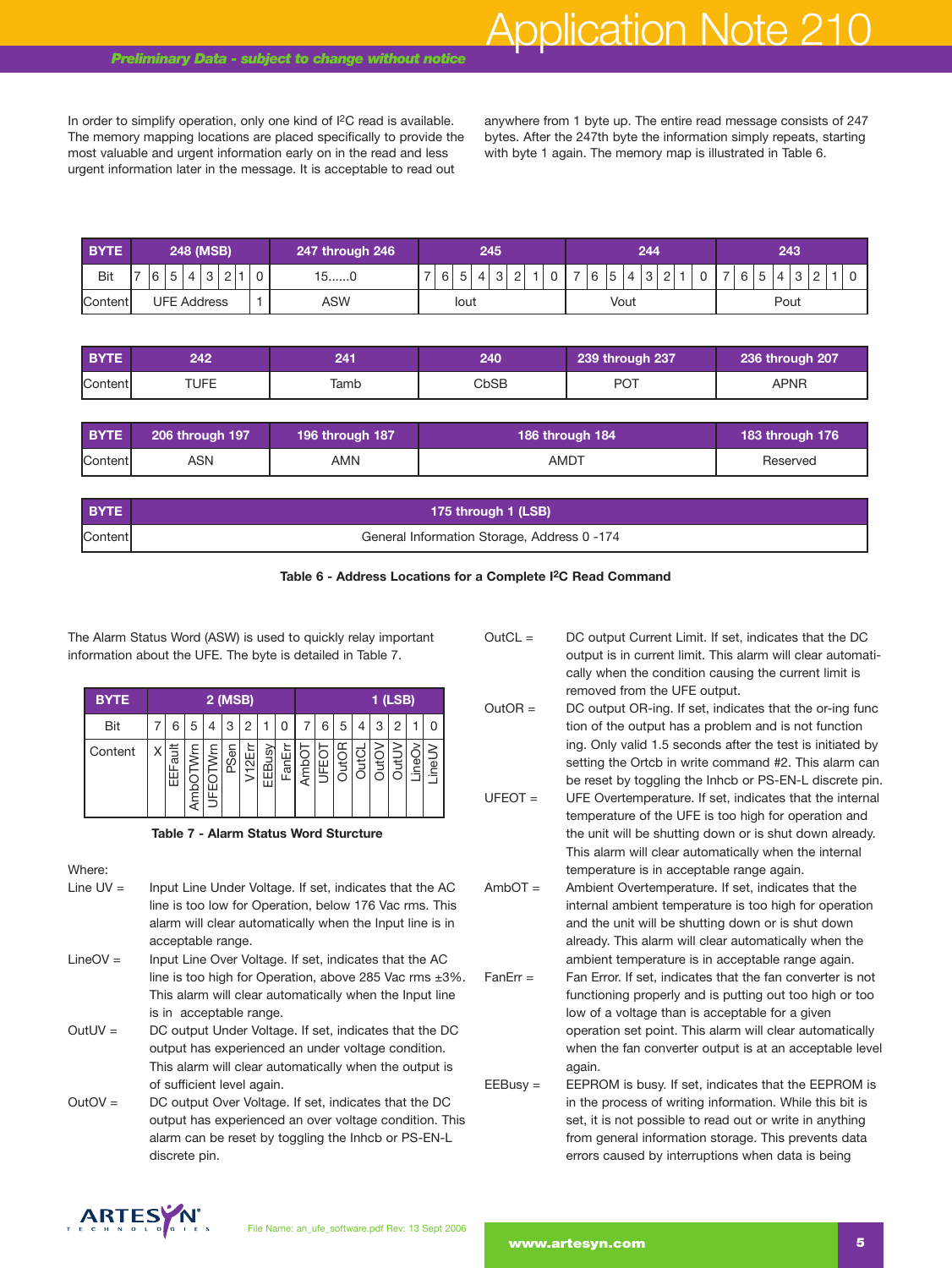written to EEPROM. It takes up to 8ms to completely write 1 byte of EEPROM. This alarm will clear automatically when the EEPROM write is finished.

- V12Err =  $+12$ Vaux Error. If set, indicates that the  $+12V$  aux is not functioning properly and is putting out under 10 V or over 14 V. This alarm will clear automatically when the +12V aux output is at an acceptable level again.
- PSen = Power supply Enable. If set, UFE power conversion is not active due to the discrete PS-EN-L pin being high. This alarm will clear automatically when the discrete PS-EN-L pin is low.
- UFEOTWrn = UFE overtemperature warning. If set, the internal tem perature of the UFE is approaching the overtemperature fault shutdown temperature. This alarm will clear automatically when the internal temperature is in acceptable range again.
- AmbOTWrn = Ambient overtemperature warning. If set, the ambient temperature of The UFE is approaching the overtem perature fault shutdown temperature. This alarm will clear automatically when the ambient temperature is in acceptable range again.
- EEFault = EEPROM checksum fault. If set, the checksum for the internal EEPROM didn't validate at power up. This checksum is calculated and stored each time the input voltage is removed, and is validated at power up. This alarm can be reset by toggling the Inhcb or PS-EN-L discrete pin.

The output current reading byte (Iout) can be used to indicate what the approximate output current level (Io, in Amps) is from a given UFE in a system. Encoding for this byte is from the following equation: te pin.<br>Treading byte (lout) can be used<br>tput current level (lo, in Amps)<br>ncoding for this byte is from th<br> $\text{Io} = (\text{Iout} \cdot \text{Ilim}) / 200$ <br>ecimal value, 8-bit, of the outpl

Where Ilim is the decimal value, 8-bit, of the output current limit's minimum specified value. A value of Iout = 0 represents 0A output (ideally), and a value of Iout = 200 represents current limit at the output of the UFE. A value of 220 will indicate 10% over minimum current limit. This yields a resolution of 0.5% of current limit per bit. For example, a 48V UFEPS has a minimum current limit of 47.8A (52A –  $8\% = 47.8$  A) at the 2000 W power level. If lout reports 100, then the output current is 23.9A. The accuracy of the Iout byte is +/- 15%. This accuracy is only valid from above 20% of Ilim to Ilim, due to circuit limitations.

The Output Voltage reading byte (Vout) can be used to indicate what the approximate output voltage level (Vo, in Volts) is from a given UFE in a system. Encoding for this byte is from the following equation:

## $Vo = (Vout / 4)$

Where Vout is an 8-bit representation of the output voltage. The resolution of this signal is therefore 0.25V/bit. The accuracy of the Vout byte is +/-5% and the minimum value reported is about 17, or 5.75V, due to circuit limitations.

The rated output power byte (Pout) can be used to indicate what the output power rating is for a given UFE in a system. This byte is not an indication of actual output power being delivered. The byte is encoded according to the following equation:

## RatedPower = Pout  $\bullet$  10

Where Pout is the decimal value (0-255) of the rated output power and RatedPower is the calculated rated output power in Watts. The resolution is 10Watts per bit with a maximum representation of 2550Watts. For example, for a 2000 Watt UFE, Pout would equal 200.

The internal temperature indication byte, TUFE can be used to indicate what the internal temperature is of a UFE. Scaling is 1°C/bit, two's complement, to represent negative numbers. Temperatures from –41°C to 126°C can be reported.

The ambient temperature indication byte, Tamb can be used to indicate what the ambient temperature is of a UFE. Scaling is 1°C/bit, two's complement, to represent negative numbers. Temperatures from –41°C to 126°C can be reported.

The CbSB is used to indicate the current settings of the control bits.

The UFE provides a running total of the number of hours a UFE has been in operation, in the form of a 3-byte number, the Power On Time (POT), detailed in Table 8.

| <b>BYTE</b> | 3 (MSB)                                   |  |  |  |  |  |  |  |  |  |  | 1 (LSB)      |  |  |  |  |  |                       |  |  |  |  |  |  |
|-------------|-------------------------------------------|--|--|--|--|--|--|--|--|--|--|--------------|--|--|--|--|--|-----------------------|--|--|--|--|--|--|
| Bit         |                                           |  |  |  |  |  |  |  |  |  |  |              |  |  |  |  |  | $76543210$ $76543210$ |  |  |  |  |  |  |
|             | Content   High POT Byte   Middle POT Byte |  |  |  |  |  |  |  |  |  |  | Low POT Byte |  |  |  |  |  |                       |  |  |  |  |  |  |

**Table 8 - Power On time (POT) Bytes Structure**

The resolution of these bytes is 1 hour per bit, with a maximum representation of 114 years of operation (up to 1,000,000 erase/write cycles on EEPROM max). This is because it takes at least 17 bits to represent 10 years of operation with 1 hour per bit resolution. The internal counter increments as long as the AC line voltage is present and valid. The accuracy of this timer is  $\pm 1\%$ , or  $\pm 36$  seconds out of every hour.

The UFE stores certain information related to it's manufacturing. This information consists of 61 bytes of information stored and protected in EEPROM addresses 175 through 235. This information is ASCII encoded and all fields are filled with trailing ASCII space (20h) characters in order to fill the entire allowed space.

The Artesyn Part Number and Revision (APNR) field consists of 30 bytes in the form: "UFEXXXX-XXXXXXXXXXXXXXXXXXXXXXX", where X represents variable data. An example for the standard 2000 W 48 V unit would be: "UFE2000-96S48CJ Rev 1P ". Note the trailing ASCII spaces (20h) required to fill the entire 30 bytes of available space.

The Artesyn Serial Number (ASN) field consists of 10 bytes in the form "XXXXXXXXXX", where X represents variable data.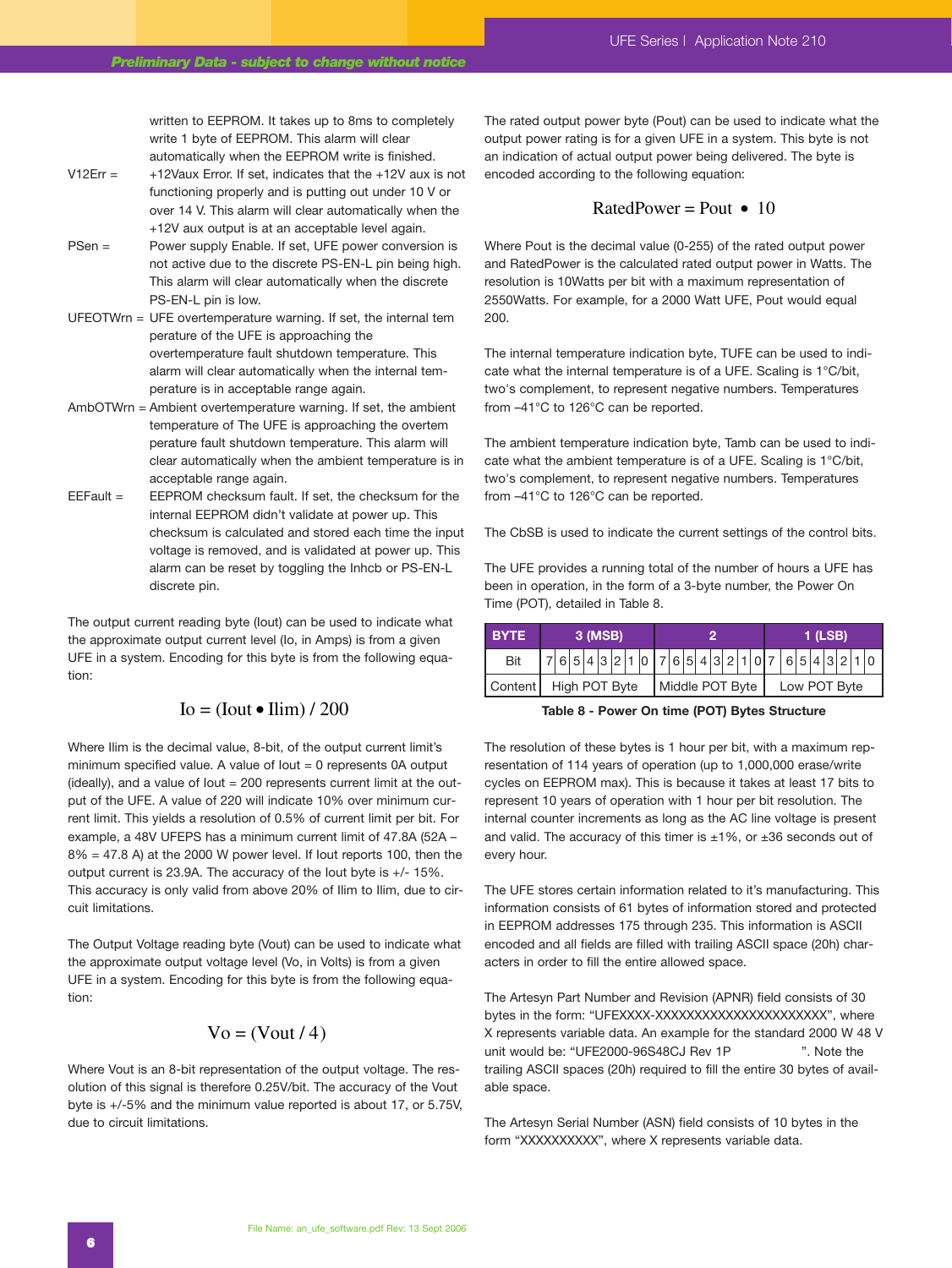The Artesyn Manufacturer Name (AMN) field consists of 10 bytes, "ATSN ".

The Artesyn Manufacture Date and Time (AMDT) field consists of 3 bytes. The time is calculated in the number of minutes elapsed from start time 12:00 AM, January 1st 1996. This gives the capability of representing date and time up to the year 2026, with 1-minute resolution. This data takes the form of LSB - MSB.

The reserved field of 8 bytes is reserved for future use and will consist of 8 spaces for now.

## **3. I2C Serial Bus Requirements**

Data rates of up to 400 kHz are supported. To ensure reliable and compliant I2C communications, a maximum rise time of 300 ns on both the SDA and SCL lines must be achieved. The maximum acceptable fall time is 300 ns on these lines. Rise and fall time is defined between 0.3 VDD and 0.7 VDD. For a VDD of +5 V, the rise and fall time would therefore be defined between 1.5 V and 3.5 V. Each UFE also adds about 130 pF to an I2C bus, so it is recommended that no more than 3 UFEs be connected to any I2C bus at a time without the use of an I2C buffer. This capacitance is due to the FET isolation/hot plug circuit, ESD protection device, as well as parasitic capacitance due to shielded routing considerations. See Figures 1 and 2 for details.



**Figure 1 - Basic I2C Schematic**



**Figure 2 - Equivalent Circuit Model for the Basic I2C Schematic**

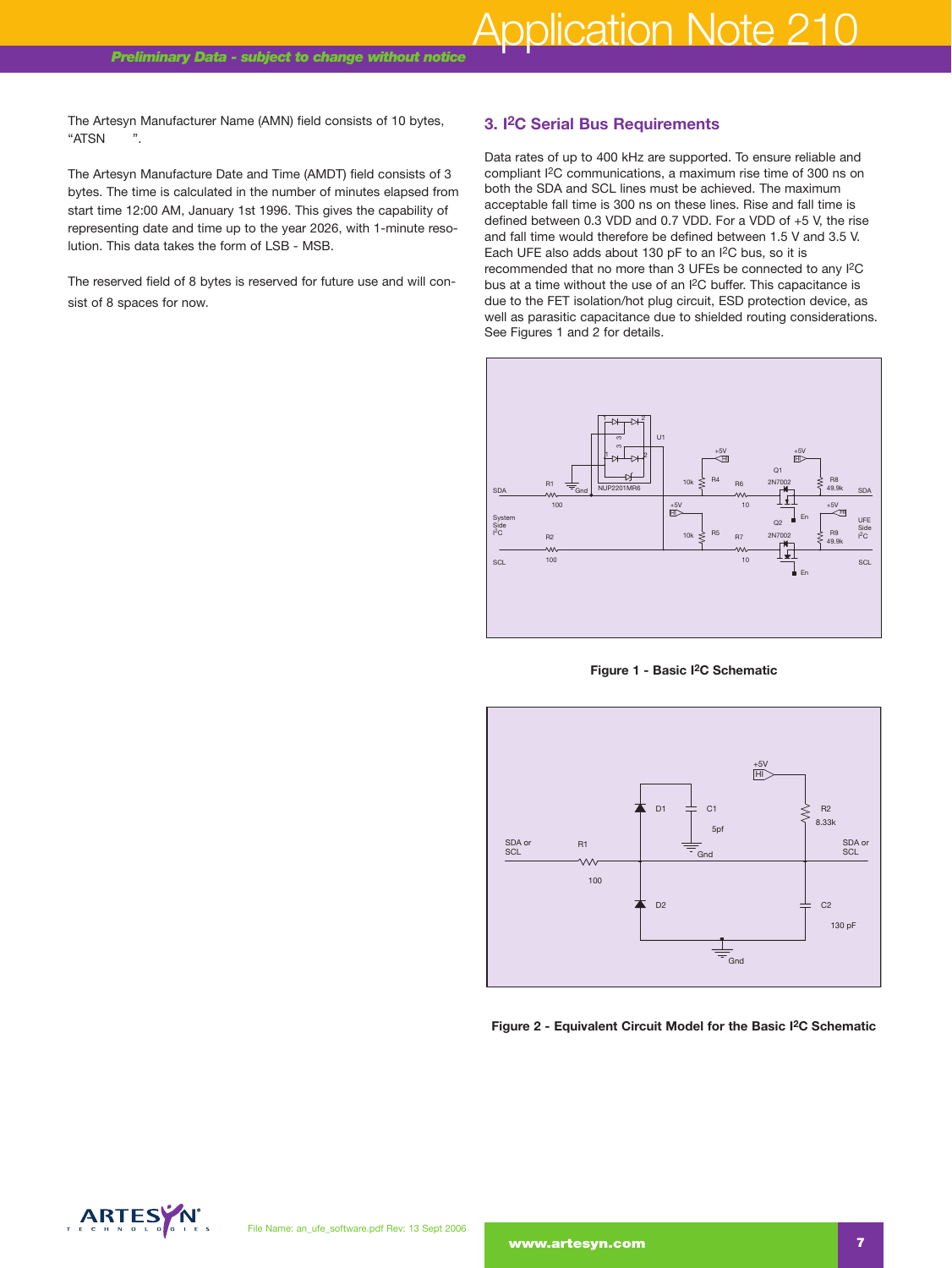There is a maximum I2C message dead time timer that can't be disabled. The I2C interface will time out and hardware reset if there is more than 20ms between bytes or bits within a message. This is done to prevent problems that might occur when any devices are hot-plugged onto the I2C lines, or for any other reason. So if a device happens to "lock" the I2C bus upon hot-plug, this timer will timeout, the UFE will disregard the rest of the I2C message and reset its I2C hardware.

The I<sup>2</sup>C data structure used by the UFEs fully conform to the 7 bit addressing protocol of the Philips I2C bus specification. The UFEs act as slaves on the I2C bus and follow the I2C bus format of most significant byte first, most significant bit first, as illustrated in Table 9.

Transfer from master - I2C Write

|     | <b>BYTE N</b><br><b>ADDRESS BYTE</b> | <b>BYTE N-1</b><br><b>LCOMMAND BYTE</b> '                                      | BYTE 2<br><b>DATA</b>                | <b>BYTE1</b><br><b>DATA</b>                                                      |
|-----|--------------------------------------|--------------------------------------------------------------------------------|--------------------------------------|----------------------------------------------------------------------------------|
| Bit | $\epsilon$<br><u>_</u>               | $\rightarrow$<br>$\overline{\phantom{a}}$<br>0<br>Α<br>$\sim$<br>ັ<br><u>_</u> | 5<br>6<br>$\sim$<br>4<br>ັ<br>ັ<br>- | $\overline{\phantom{a}}$<br>$\circ$<br>C<br>4<br>$\overline{a}$<br>ັ<br><u>_</u> |

Transfer to master - I2C Read

|     | <b>BYTE N</b>         | <b>BYTE N-1</b>                                                                  | <b>BYTE 2</b>                                                 | <b>BYTE1</b>                                             |
|-----|-----------------------|----------------------------------------------------------------------------------|---------------------------------------------------------------|----------------------------------------------------------|
|     | <b>ADDRESS BYTE \</b> | <b>COMMAND BYTE</b>                                                              | <b>DATA</b>                                                   | <b>DATA</b>                                              |
| Bit | ◡<br>ັ<br><u>_</u>    | -<br>$\sqrt{2}$<br>-<br>$\overline{\phantom{0}}$<br>U<br>ັ<br>c<br>๛<br><u>_</u> | $\overline{\phantom{a}}$<br>-<br>L<br>ັ<br>ັ<br>ັ<br><u>_</u> | -<br>$\overline{\phantom{a}}$<br>б<br>ັ<br>ັ<br><u>_</u> |

From Master to Slave

From Slave to Master

**A** = Acknowledge bit

**S** = Start Condition

**P** = Stop Condition

**Table 9 - I2C Bus Data Structure**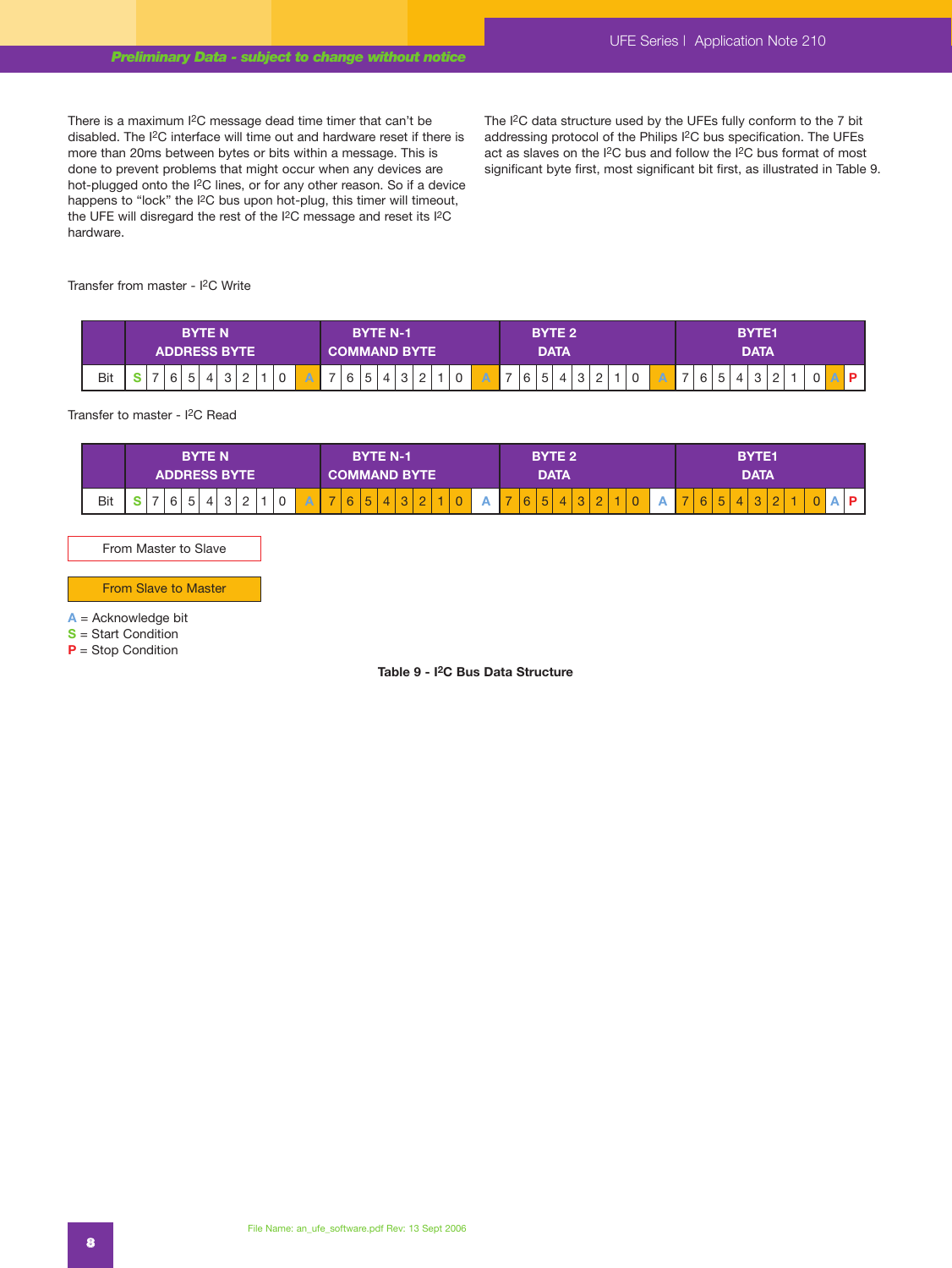Each UFE determines it's own unique address by use of the discrete pins, PS-ID0 through PS-ID3. This allows for up to 16 unique addresses to be included in a system. However, when the optional EEPROM extended memory is installed, only 8 unique addresses can be obtained in a system because of addressing limitations in the EEPROM module only using discrete pins PS-ID0 through PS-ID2. The optional EEPROM extended memory module is Atmel part number AT24C02 or ST Microelectronics part number M24C02. This extended memory module is addressed separately from the UFE microprocessor on the I2C bus and can be used any time the UFE is inserted into a system and is fully functional. Optional EEPROM is offered so that the user can either use the available 175 bytes of internal EEPROM, or add an additional 256 bytes if desired.

The UFE I<sup>2</sup>C addressing for the microprocessor and optional EEPROM extended memory module is detailed in Table 10.

| <b>BYTE</b>    |                    | <b>BIT VALUE</b>            |                                       |                                                                |                                                                 |                                             |  |  |  |  |  |  |  |
|----------------|--------------------|-----------------------------|---------------------------------------|----------------------------------------------------------------|-----------------------------------------------------------------|---------------------------------------------|--|--|--|--|--|--|--|
|                | Micro I2C<br>Read  | Micro $12C$<br><b>Write</b> | <b>All V-adjust</b><br><b>Command</b> | <b>OPTIONAL</b><br><b>EEPROM</b><br><b>I<sup>2</sup>C</b> Read | <b>OPTIONAL</b><br><b>EEPROM</b><br><b>I<sup>2</sup>C</b> Write |                                             |  |  |  |  |  |  |  |
| $\overline{7}$ |                    |                             | $\mathbf 0$                           |                                                                |                                                                 | <b>MSB</b>                                  |  |  |  |  |  |  |  |
| 6              |                    |                             | $\mathbf 0$                           | $\Omega$                                                       | $\mathbf 0$                                                     |                                             |  |  |  |  |  |  |  |
| 5              |                    |                             | $\mathbf 0$                           |                                                                |                                                                 |                                             |  |  |  |  |  |  |  |
| $\overline{4}$ | PS-ID3             | PS-ID3                      | $\mathbf 0$                           | $\Omega$                                                       | $\mathbf 0$                                                     |                                             |  |  |  |  |  |  |  |
| 3              | PS-ID <sub>2</sub> | PS-ID <sub>2</sub>          | 0                                     | $PS$ -ID2 = A2                                                 | $PS$ -ID2 = A2                                                  |                                             |  |  |  |  |  |  |  |
| $\overline{2}$ | PS-ID1             | PS-ID1                      | 0                                     | $PS-ID1 = A1$                                                  | $PS-ID1 = A1$                                                   |                                             |  |  |  |  |  |  |  |
|                | PS-ID0             | PS-ID0                      | $\mathbf 0$                           | $PS-ID0 = AO$                                                  | $PS-ID0 = AO$                                                   |                                             |  |  |  |  |  |  |  |
| 0              |                    | 0                           | 0                                     |                                                                | $\Omega$                                                        | LSB, $12C$ Read = "1",<br>$I2C Write = "0"$ |  |  |  |  |  |  |  |

#### **Table 10 - I2C Addressing Details**

| <b>UFEPS NUMBER</b> | PS-ID3       | <b>PSID2</b> | PSID1        | <b>PSID0</b> | <b>MICRO I<sup>2</sup>C ADDRESS</b> | *EEROM I <sup>2</sup> C ADDRESS |
|---------------------|--------------|--------------|--------------|--------------|-------------------------------------|---------------------------------|
| $\mathbf{1}$        | $\mathbf 0$  | $\mathbf 0$  | 0            | $\mathbf 0$  | E <sub>0</sub>                      | A <sub>0</sub>                  |
| $\overline{c}$      | 0            | $\mathsf{O}$ | 0            | 1            | E <sub>2</sub>                      | A <sub>2</sub>                  |
| 3                   | 0            | $\mathbf 0$  | $\mathbf{1}$ | $\mathbf 0$  | E4                                  | A4                              |
| $\overline{4}$      | $\mathsf{O}$ | $\mathbf 0$  | $\mathbf{1}$ | $\mathbf{1}$ | E <sub>6</sub>                      | A <sub>6</sub>                  |
| 5                   | $\mathbf 0$  | 1            | 0            | $\mathbf 0$  | E8                                  | A <sub>8</sub>                  |
| 6                   | $\mathbf 0$  | $\mathbf{1}$ | 0            | $\mathbf{1}$ | EA                                  | AA                              |
| $\overline{7}$      | $\mathbf 0$  | 1            | $\mathbf{1}$ | $\mathbf 0$  | $\mathsf{EC}$                       | AC                              |
| $\,8\,$             | $\mathbf 0$  | 1.           | $\mathbf{1}$ | $\mathbf{1}$ | EE                                  | AE                              |
| $\boldsymbol{9}$    | $\mathbf{1}$ | $\mathbf 0$  | $\mathbf 0$  | $\mathsf{O}$ | F <sub>0</sub>                      | A <sub>0</sub>                  |
| $10$                | 1            | $\mathbf 0$  | 0            | 1            | F <sub>2</sub>                      | A <sub>2</sub>                  |
| 11                  | $\mathbf{1}$ | $\mathbf 0$  | $\mathbf{1}$ | $\mathbf 0$  | F4                                  | A4                              |
| 12                  | 1            | $\mathbf 0$  | 1            | 1            | F <sub>6</sub>                      | A <sub>6</sub>                  |
| 13                  | $\mathbf{1}$ | 1.           | 0            | $\mathsf{O}$ | F8                                  | A <sub>8</sub>                  |
| 14                  | 1            | 1            | 0            | $\mathbf{1}$ | FA                                  | AA                              |
| 15                  | 1            | 1            | $\mathbf{1}$ | $\mathbf 0$  | FC                                  | AC                              |
| 16                  | 1            | 1            | $\mathbf{1}$ | $\mathbf{1}$ | FE                                  | AE                              |

**\*EEPROM is optional**

**Table 11 - UFE Numbering Reference**

File Name: an\_ufe\_software.pdf Rev: 13 Sept 2006